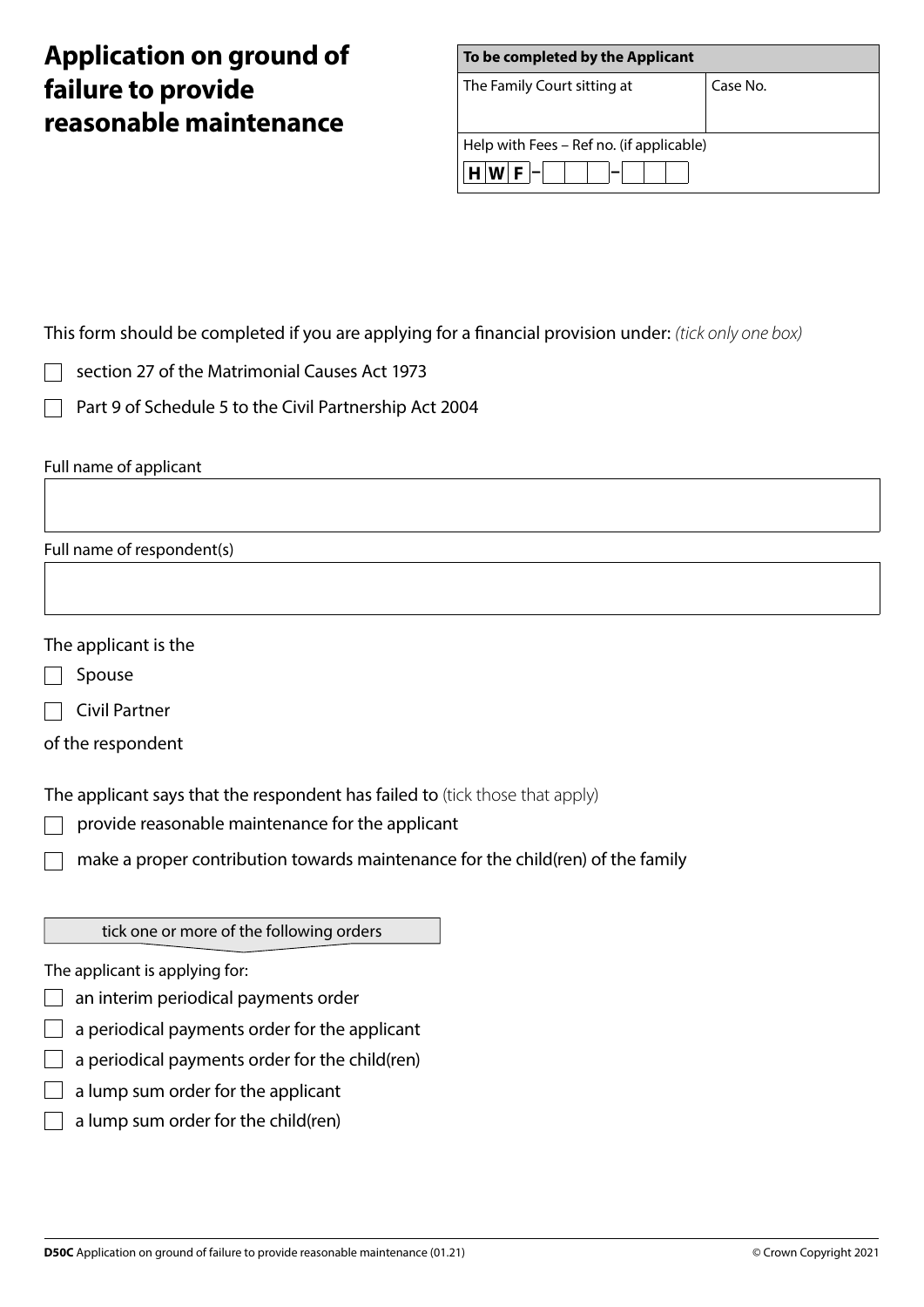| 1. Further details of the financial application |  |
|-------------------------------------------------|--|
|-------------------------------------------------|--|

Please tick the appropriate box below

- The applicant has been habitually resident in England and Wales for 12 months
- The respondent is resident in England and Wales
- An agreement for the choice of court to be in England and Wales *(please specify in the box below)*
- Either the applicant or the respondent is domiciled in England and Wales
- Other *(please specify in the box below)*

# **If none of the above applies, the court may not have jurisdiction to hear the application for periodical payments.**

**If an application is made for** any periodical payments or secured periodical payments for children please complete this section:

- $\Box$  there is a written agreement made before 5 April 1993 about maintenance for the benefit of children;
- there is a written agreement made on or after 5 April 1993 about maintenance for the benefit of children; **or**
- $\Box$  there is no agreement, but the applicant is applying for payment:
	- $\Box$  for a stepchild or stepchildren
		- in addition to child support maintenance already paid under a Child Support Agency assessment
	- $\Box$  to meet expenses arising from a child's disability
	- $\Box$  to meet expenses incurred by a child in being educated or training for work

when either the child **or** the person with care of the child **or** the absent parent of the child is not habitually resident in the United Kingdom

Other *(please state)*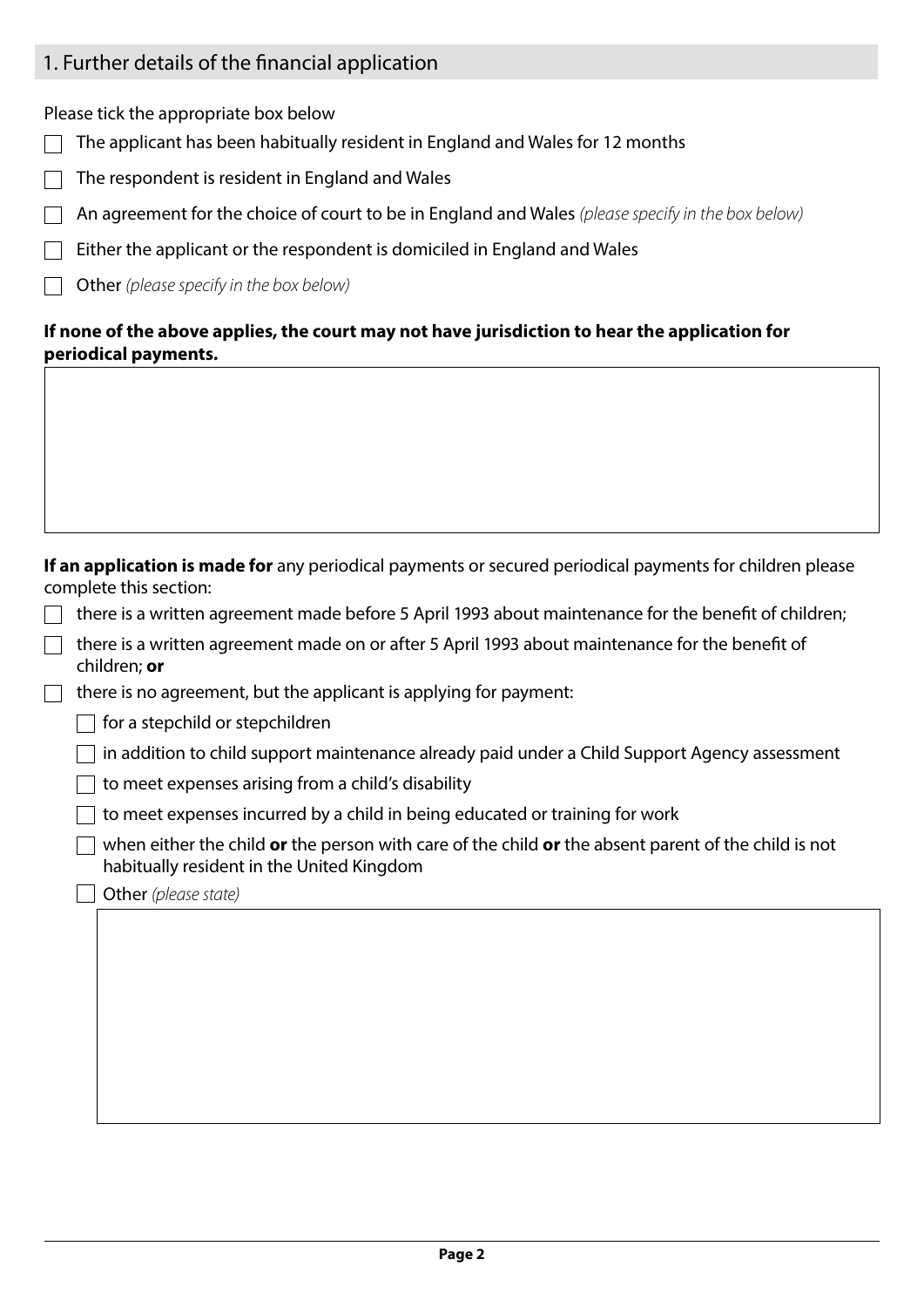## **If none of the above applies, the court may not have jurisdiction to hear the application for periodical payments.**

Has the Child Support Agency made any calculation of maintenance in respect of the child(ren)

 $\Box$  Yes  $\Box$  No

If Yes, state briefly your reasons for making this application to the court including any reasons why the Child Support Agency is no longer dealing with your claim or any reasons why you need additional maintenance to top up payments made through the Child Support Agency:

If your application includes an application in relation to one or more children, please complete the tables below for each child, continuing on additional sheets if necessary

| Name of child 1                                   |                |
|---------------------------------------------------|----------------|
| Date of birth                                     |                |
| Gender                                            | Male<br>Female |
| Relationship to Applicant                         |                |
| Relationship to Respondent                        |                |
| Country of residence<br>(if not England or Wales) |                |
|                                                   |                |
| Name of child 2                                   |                |
| Date of birth                                     |                |
| Gender                                            | Male<br>Female |
| Relationship to Applicant                         |                |
| Relationship to Respondent                        |                |
| Country of residence<br>(if not England or Wales) |                |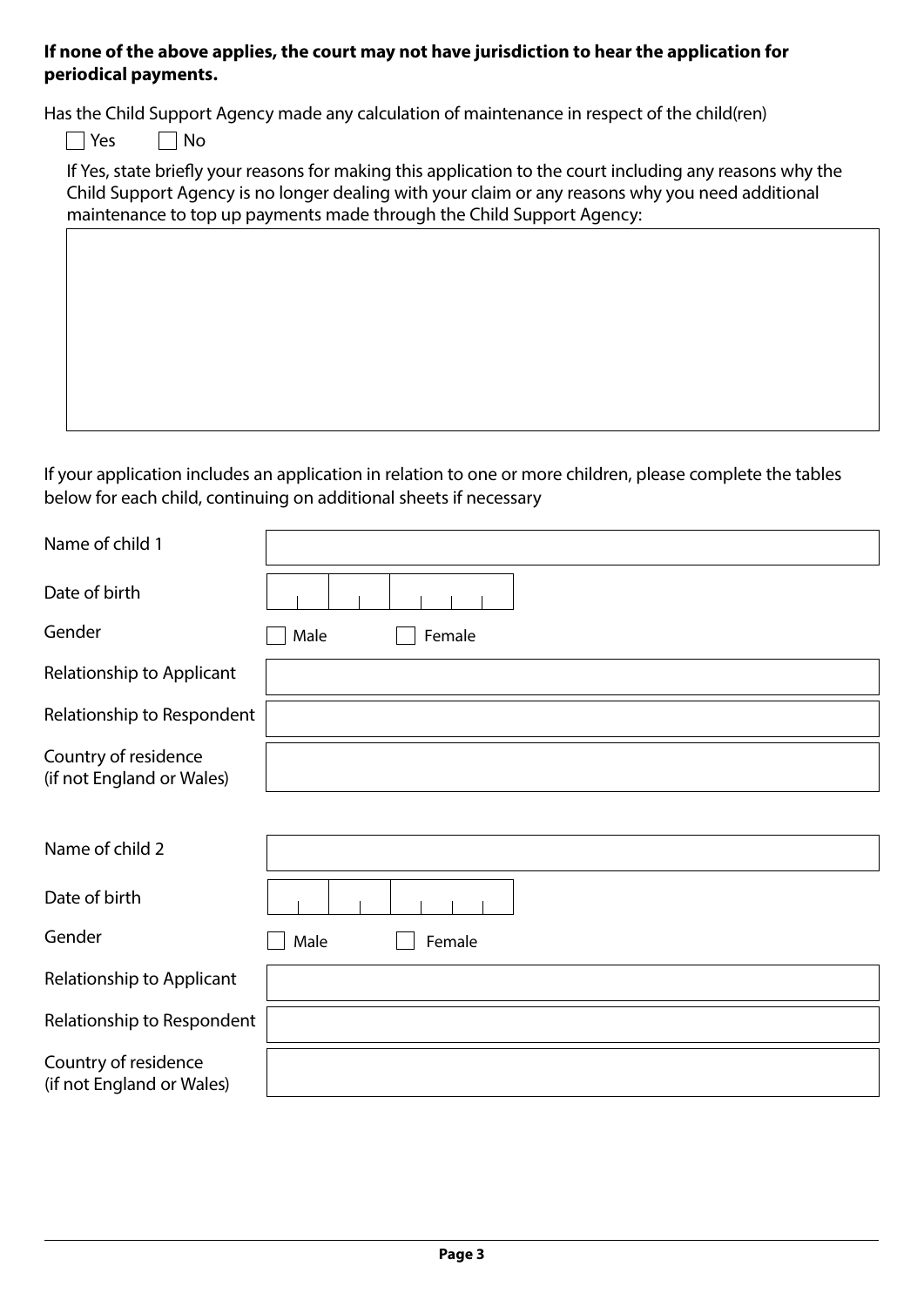## **Service details**

 $\Box$  The applicant is not represented by a solicitor in these proceedings

 $\Box$  The applicant is not represented by a solicitor in these proceedings but is receiving advice from a solicitor

 $\Box$  The applicant is represented by a solicitor in these proceedings, who has signed the Statement of Truth on page 5 and all documents for the applicant's attention should be sent to the applicant's solicitor whose details are as follows:

#### **Solicitor's/Applicant's details**

| Name of firm<br>Address to which all documents should be sent for service: | Name of solicitor |               |
|----------------------------------------------------------------------------|-------------------|---------------|
|                                                                            |                   |               |
|                                                                            |                   | Telephone no. |
| Fax no.                                                                    |                   |               |
| DX no.                                                                     |                   |               |
| Your ref.                                                                  |                   |               |
| Solicitor's fee<br>Postcode<br>account no.                                 |                   |               |
| E-mail                                                                     |                   |               |

## **Respondent's address for service**

Address



Postcode